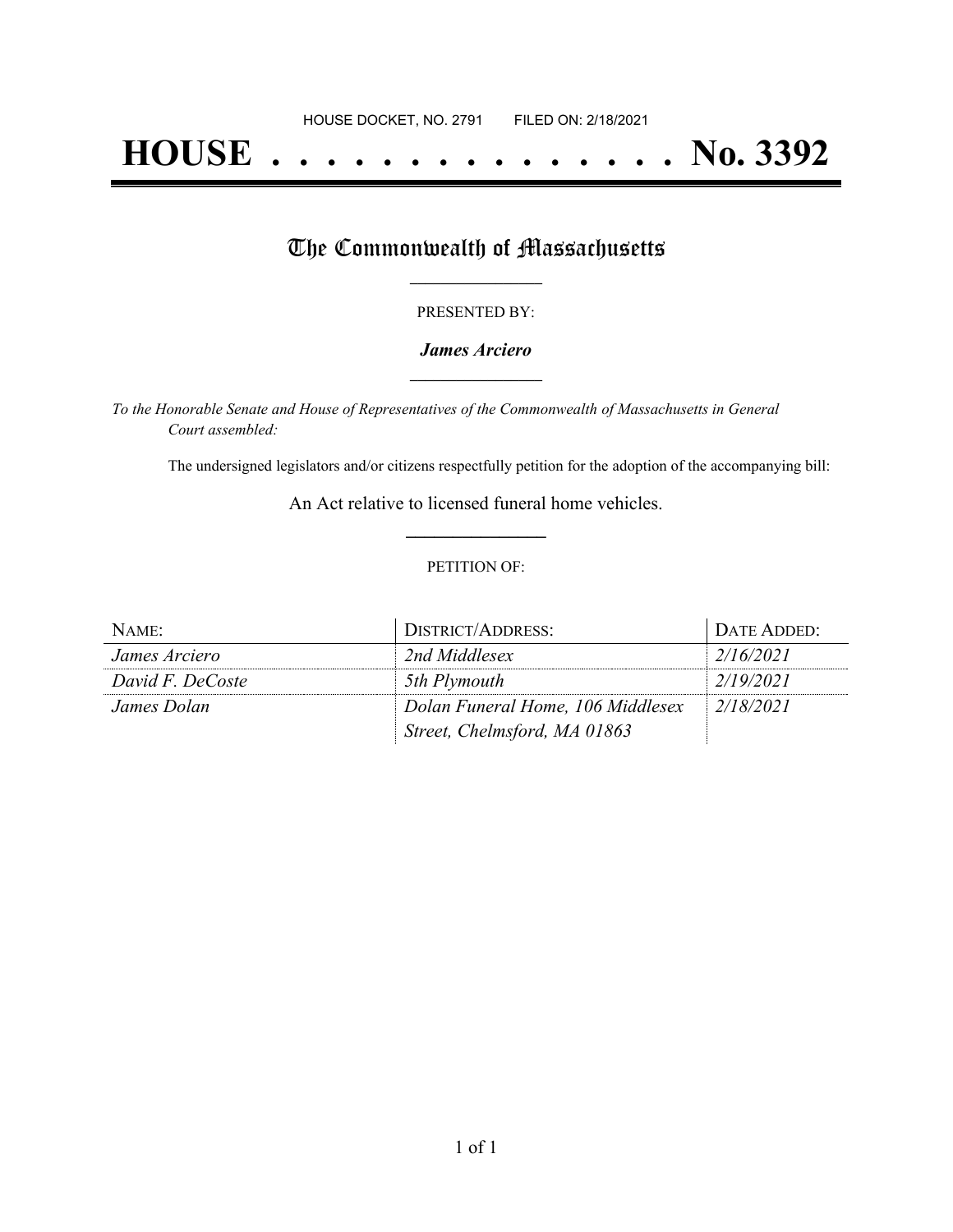## **HOUSE . . . . . . . . . . . . . . . No. 3392**

By Mr. Arciero of Westford, a petition (accompanied by bill, House, No. 3392) of James Arciero, David F. DeCoste and James Dolan relative to licensed funeral home vehicles. Transportation.

### The Commonwealth of Massachusetts

**In the One Hundred and Ninety-Second General Court (2021-2022) \_\_\_\_\_\_\_\_\_\_\_\_\_\_\_**

**\_\_\_\_\_\_\_\_\_\_\_\_\_\_\_**

An Act relative to licensed funeral home vehicles.

Be it enacted by the Senate and House of Representatives in General Court assembled, and by the authority *of the same, as follows:*

| Section 14A of chapter 85 of the General Laws, as appearing in the 2016 Official Edition, |
|-------------------------------------------------------------------------------------------|
| 2 is hereby amended by adding the following subsection:-                                  |

 (h) Notwithstanding clause (5) of subsection (d), chapter 90 or any other general or special law to the contrary, a vehicle that is owned or leased by a funeral home establishment, a licensed or registered certified funeral director or a livery company, that is being operated by a funeral director or an employee or independent contractor of a funeral home, may, without a permit or assignment from the registrar of motor vehicles: (1) be equipped with mounted flashing, rotating or oscillating purple, violet, amber, clear or white lights and alternating flashing headlights or fog lights; and (2) display a flashing, rotating or oscillating red light in the opposite direction from which the vehicle is proceeding when the vehicle is moving forward. Such lights shall only be illuminated when the owner or operator is proceeding in a funeral procession or responding to a fatality on behalf of the chief medical examiner.